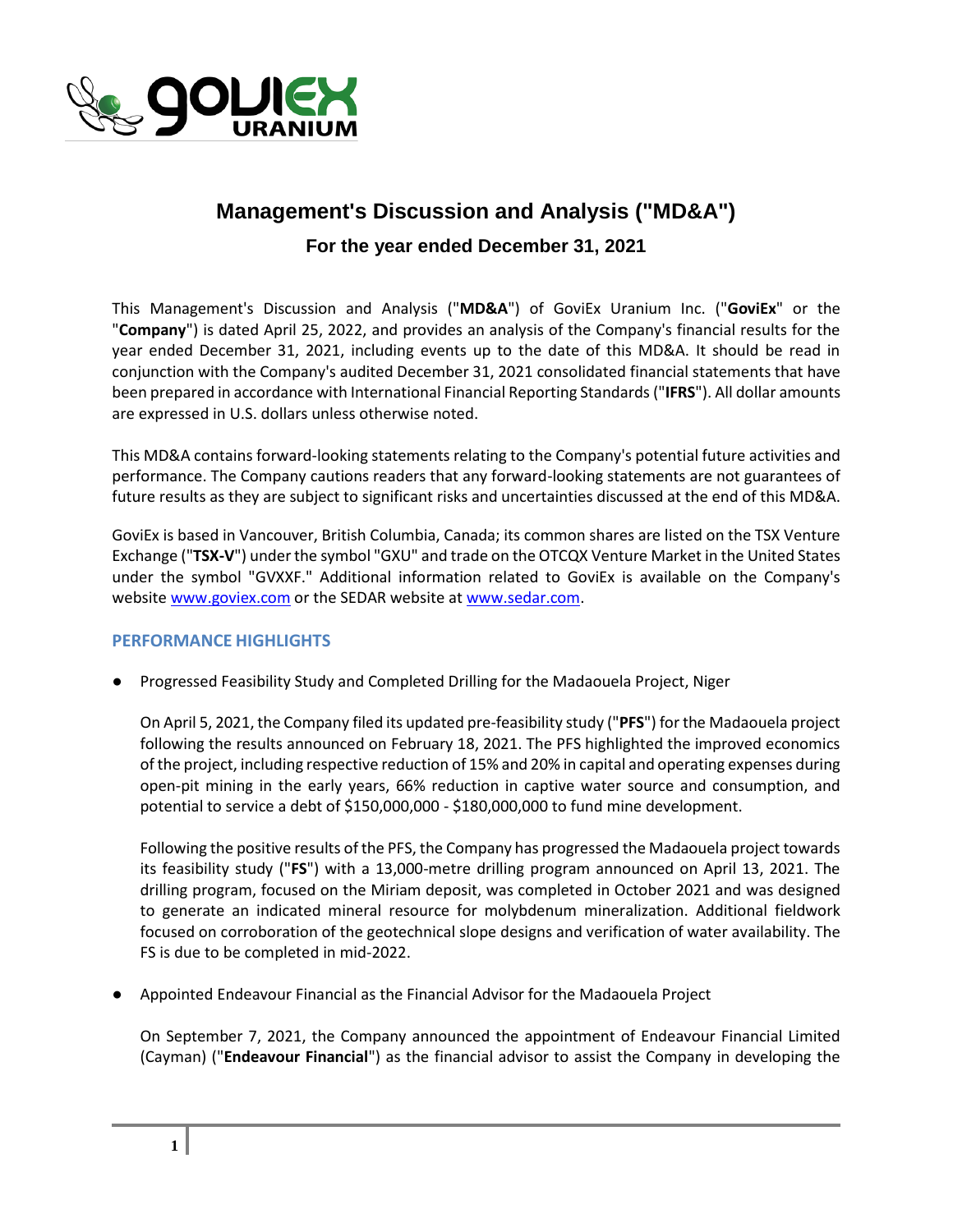## **Management's Discussion & Analysis December 31, 2021**

optimum financing solution for the Madaouela Project. The financial advisory role includes support on debt advisory, offtake finance and technical and environmental guidance.

● Engaged Mr. Christopher Lewis to Head the Company's Uranium Marketing

On April 1, 2021, the Company announced the engagement of Mr. Christopher Mark Lewis to head the Company's uranium marketing efforts focused on securing offtake contracts for the Madaouela project. Mr. Lewis has over 29 years of experience managing the sale and marketing of uranium and nuclear fuel conversion services to nuclear fuel buyers in Europe, Asia and the Americas with BHP, Cameco and Uranium One.

● Concluded a Non-Brokered Private Placement for CAD 8,000,000

On January 21, 2021, the Company announced and closed a non-brokered private placement of CAD 8,000,000 by issuing 32,000,000 units at CAD 0.25 per unit. Each unit consists of one common share and one common share purchase warrant, exercisable at \$0.30 per share until January 21, 2023. The net proceeds were used to fund the technical studies and drilling programs on the Company's uranium projects and for general corporate purposes.

**Continued Drilling at Falea Project, Mali** 

On June 9, 2021, the Company reported drill results for the 142-hole (6,354 metres) air core drilling program to test the gold potential associated with the soil anomalies on its Falea project. The assay results highlighted some mineralized intercepts, which warrant follow-up exploration. The best intercept reported was 3.98 g/t Au over 2 metres, and there were several interesting continuous lengths of lower grades that intercept from section to section.

On February 3, 2022, the Company announced a further 6,000-metre drill program at Falea, focusing on targets based predominantly on the induced polarization ("IP") targets below the known uranium resources, defined by IP surveys completed in 2020 and 2021.

Reinstated Chirundu Mining Permit, Zambia

In August 2019, the Zambia Ministry of Mines and Mineral Development ("**MoM"**) started a review for mining and exploration companies and cancelled licenses that had remained dormant for a long time. As a result, the Company's Chirundu mining permit was revoked in June 2020.

Following an appeal filed in July 2020, the Chirundu mining permit was reinstated in May 2021, subject to the completion of certain exploration and development milestones to advance the permit towards a feasibility study.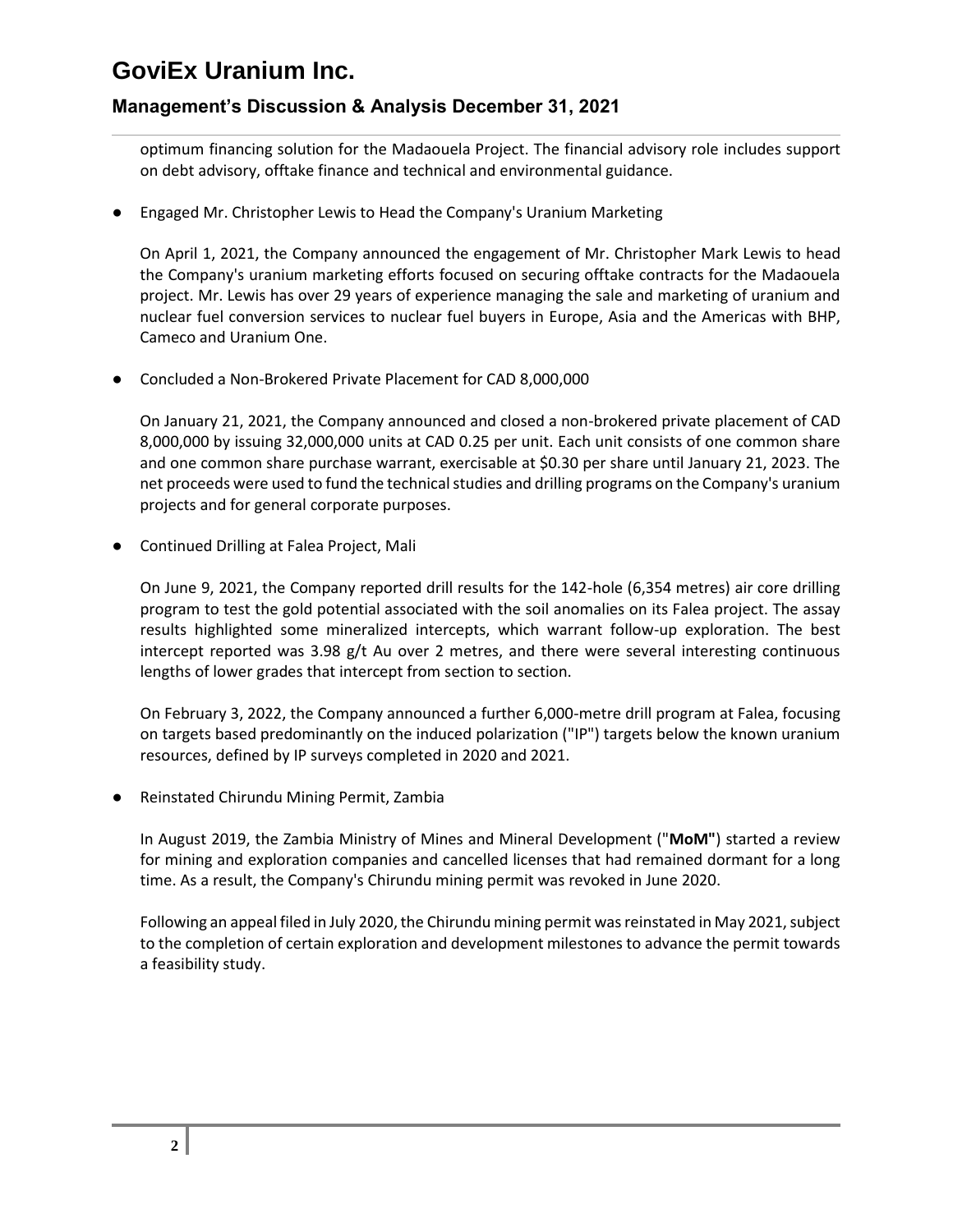## **Management's Discussion & Analysis December 31, 2021**

### Completed Drilling at Mutanga Project, Zambia

On September 27, 2021, the Company announced the completion of its initial 8,000-metre infill drilling program that had commenced in May 2021 at the Dibwe East ore deposit of the Mutanga project. The results show that mineralization is continuous from hole to hole and section to section and shows a very close correlation to the current inferred resource interpreted ore boundaries. After taking into account disequilibrium, the average reported grade is 330 ppm e  $U_3O_8$ , highlighting the consistency of the deposit. In addition, the drill results show the potential to extend the mineralized zone beyond the initially interpreted ore boundary in some sections, especially as several holes finished in mineralization. The Mutanga Project area is still prospective for potential discoveries, and further target generation exercises are currently being undertaken.

### **DESCRIPTION OF URANIUM BUSINESS AND OUTLOOK**

GoviEx is a mineral resource company focused on exploring and developing its uranium properties in Africa. The Company's principal asset is its Madaouela I large-scale mining permit controlled 100% by the Company's subsidiary, the Nigerien mining company, Compagnie Miniere Madaouela SA ("**COMIMA"**). It also advances the exploration of the Mutanga and Falea projects located in Zambia and Mali.

The outlook for uranium has become increasingly positive, with uranium spot prices rising 39% in 2021. An increase in overall demand could lift prices further. The chart below shows the uranium spot price over the past five years:



Beyond the near term, supply may not be able to rise quickly enough to satisfy the greater appetite for uranium, supporting prices further. New mines are planned in Africa and the Americas, but the majority require at least \$50 - \$60 per pound of uranium to be profitable. In addition, with increased geopolitical risk, long-term contract buyers are looking to diversify their supply sources, particularly during these turbulent times.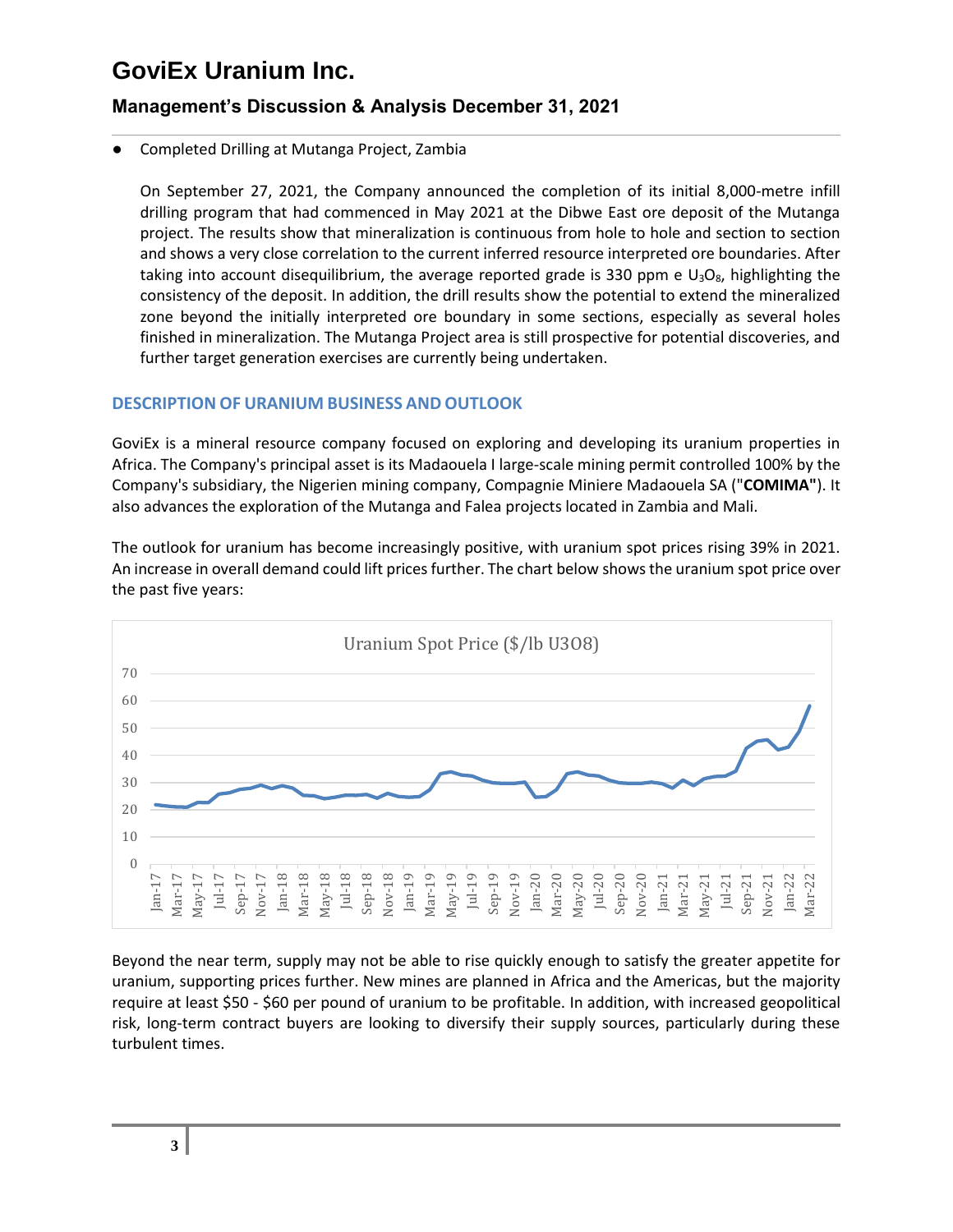## **Management's Discussion & Analysis December 31, 2021**

Access to quality energy remains a daunting challenge for Africa. According to the African Development Bank, over 640 million people do not have access to energy, corresponding to an electricity access rate of just over 40% for African countries. Nuclear power, a clean, reliable, and baseload energy source, is critical in addressing Africa's energy poverty while mitigating climate change issues. In addition, it will allow the youthful continent, with a population expected to triple in the next 30 years, to industrialize quickly, solving the threats of poverty, inequality and unemployment.

GoviEx has diligently positioned itself and is preparing to become a uranium producer. The Company updated the PFS for its Madaouela project and is on track to finish the FS by mid-2022. Commercial production is currently targeted for 2025.

The mine-permitted Mutanga project in Zambia could be one of Africa's lowest capital cost-intensity uranium projects. In 2022, the Company plans to complete infill drilling and additional fieldwork focused on geotechnical designs, access to water and confirmatory metallurgical test work. In addition, the Company aims to upgrade mineral resources and improve technical confidence to the feasibility study level in 2023 and 2024.

However, the Company's future activities will be most affected by its access to financing, whether debt, equity or other means. Access to such funding is affected by general economic conditions, uranium prices, exploration and political risks and other factors.

### **MINERAL PROPERTIES**

|                        | <b>Measured</b> |                                       |                    | <b>Indicated</b>    |                               |                    | <b>Inferred</b>     |                               |                    |
|------------------------|-----------------|---------------------------------------|--------------------|---------------------|-------------------------------|--------------------|---------------------|-------------------------------|--------------------|
|                        | Tons<br>(Mt)    | Grade<br>$(X \text{ eU}_3\text{O}_8)$ | $eU_3O_8$<br>(MIb) | <b>Tons</b><br>(Mt) | Grade<br>(%eU <sub>3</sub> O) | $eU_3O_8$<br>(Mlb) | <b>Tons</b><br>(Mt) | Grade<br>(%eU <sub>3</sub> O) | $eU_3O_8$<br>(MIb) |
| Madaouela<br>(1)       | 11.76           | 0.12%                                 | 31.4               | 25.25               | 0.14%                         | 79.4               | 9.46                | 0.13%                         | 27.7               |
| Mutanga <sup>(2)</sup> | 5.9             | 0.04%                                 | 4.8                | 15.7                | 0.03%                         | 10.4               | 74.6                | 0.03%                         | 44.9               |
| Falea <sup>(3)</sup>   | ۰               | $\overline{\phantom{0}}$              | ٠                  | 6.88                | 0.115%                        | 17.4               | 8.78                | 0.069%                        | 13.4               |

GoviEx has the following resources defined under National Instrument 43-101 ("**NI 43-101"**).

(1) "An Updated Pre-Feasibility Study for the Madaouela Project, Niger," April 5, 2021, prepared by SRK Consulting.

(2) "N.I. 43-101 Technical Report on a Preliminary Economic Assessment of the Mutanga Uranium Project in Zambia", November 30,

2017, prepared by SRK Consulting.

(3) "Technical Report on the Falea Uranium, Silver and Copper Deposit, Mali, West Africa" prepared by Roscoe Postle Associates Inc. on October 26, 2015.

#### **Madaouela Project, Niger**

The Madaouela Project is located approximately 10km south of Arlit in north-central Niger, adjacent to the Somiar and Cominak mines owned by Orano (formerly "Areva"). The Madaouela Project is at the prefeasibility study stage, with five deposits, Marianne, Marilyn, Miriam, MSNE and Maryvonne, have been advanced to a high level of confidence.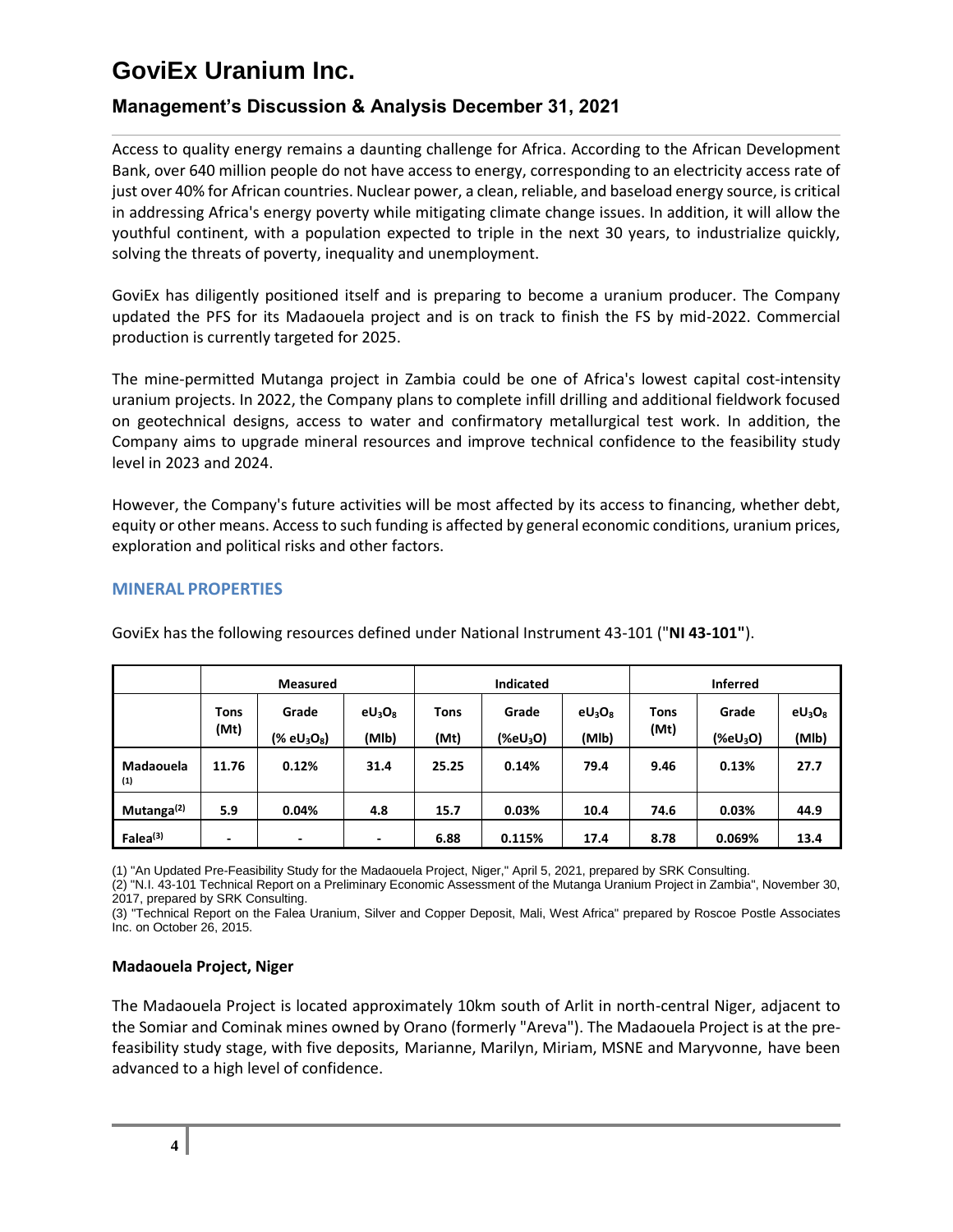## **Management's Discussion & Analysis December 31, 2021**

According to the mining convention of May 2007 and definitive agreements with the Niger government in July 2019, COMIMA, a Nigerien mining company, was incorporated, owned 80% by GoviEx and 20% by the Niger government, of which 10% is a statutory free-carry.

In 2018, the Company engaged SRK Consulting (U.K.) Ltd ("**SRK**") and SGS Bateman (Pty) Ltd to begin the feasibility study for the Madaouela Project. In 2020 as an interim step, GoviEx decided to complete an updated PFS and announced the results in February 2021, as summarized below.

### Open Pit Mining

The mining operations are based on standard truck and shovel open pit mining for the Miriam deposit at a planned rate of 1 Mt per annum of ore feed to the process plant, resulting in an initial six years of mining operations in Miriam. This production rate ensures that the life of the Miriam deposit would exceed the expected potential debt tenor. Mining operating costs based on supplier quotes and owner-operator operations average \$2.3/tonne mined.

### Underground Mining

The Marianne-Marilyn ("**M&M**") and MNSE-Maryvonne deposits will be mined by room and pillar, similar to the adjacent Cominak mine, after the Miriam deposit is depleted. Ore mining is designed to be undertaken at approximately 1.4 Mt per annum. Mined ore is fed onto a conveyor via feed breakers at each panel. Run of mine ore is then planned to be sorted by X-ray fluorescence ("**XRF**") to remove waste dilution. Post XRF sorted ore is designed to be trucked to the process plant at a rate of 1.0 Mtpa. Underground mining operations are forecast to mine at an average of \$31.71 /ROM tonne.

Calculations for the Mineral Reserves reported under the Canadian Institute of Mining Metallurgy and Petroleum ("CIM") standards and guidelines under the Updated PFS were based on a \$55 per pound  $U_3O_8$ price. Total Probable Mineral reserves are reported as 24.9 million run-of-mine ore tonnes with an average ore grade of 0.85 kg/tU, the contained uranium of 21,054 tU (54.7 Mlb  $U_3O_8$ ).

|                           | <b>Classification</b> | Cut-off<br>(kg/tU) | <b>ROM Mt</b> | Grade (kg/tU) | <b>Tonnes U</b> |
|---------------------------|-----------------------|--------------------|---------------|---------------|-----------------|
| Open Pit                  |                       |                    |               |               |                 |
| Miriam **                 | Probable              | 0.3                | 7.8           | 0.85          | 6,601           |
| <b>Underground</b>        |                       |                    |               |               |                 |
| Marianne-Marylin ("M&M")* | Probable              | 0.6                | 10.5          | 0.88          | 9,180           |
| MNSE-Maryvonne*           | Probable              | 0.6                | 6.7           | 0.79          | 5,273           |
| <b>Total</b>              | Probable              |                    | 24.9          | 0.85          | 21,054          |

Project Probable Mineral Reserves as of February 18, 2021

\* Underground Mineral Reserves for M&M and MSNE-Maryvonne are reported at a cut-off grade of 0.60 kg/t eU. Cut-off grades are based on a price of \$50 /lb of U<sub>3</sub>O<sub>8</sub> and uranium recoveries of 89.3%, without considering revenues from other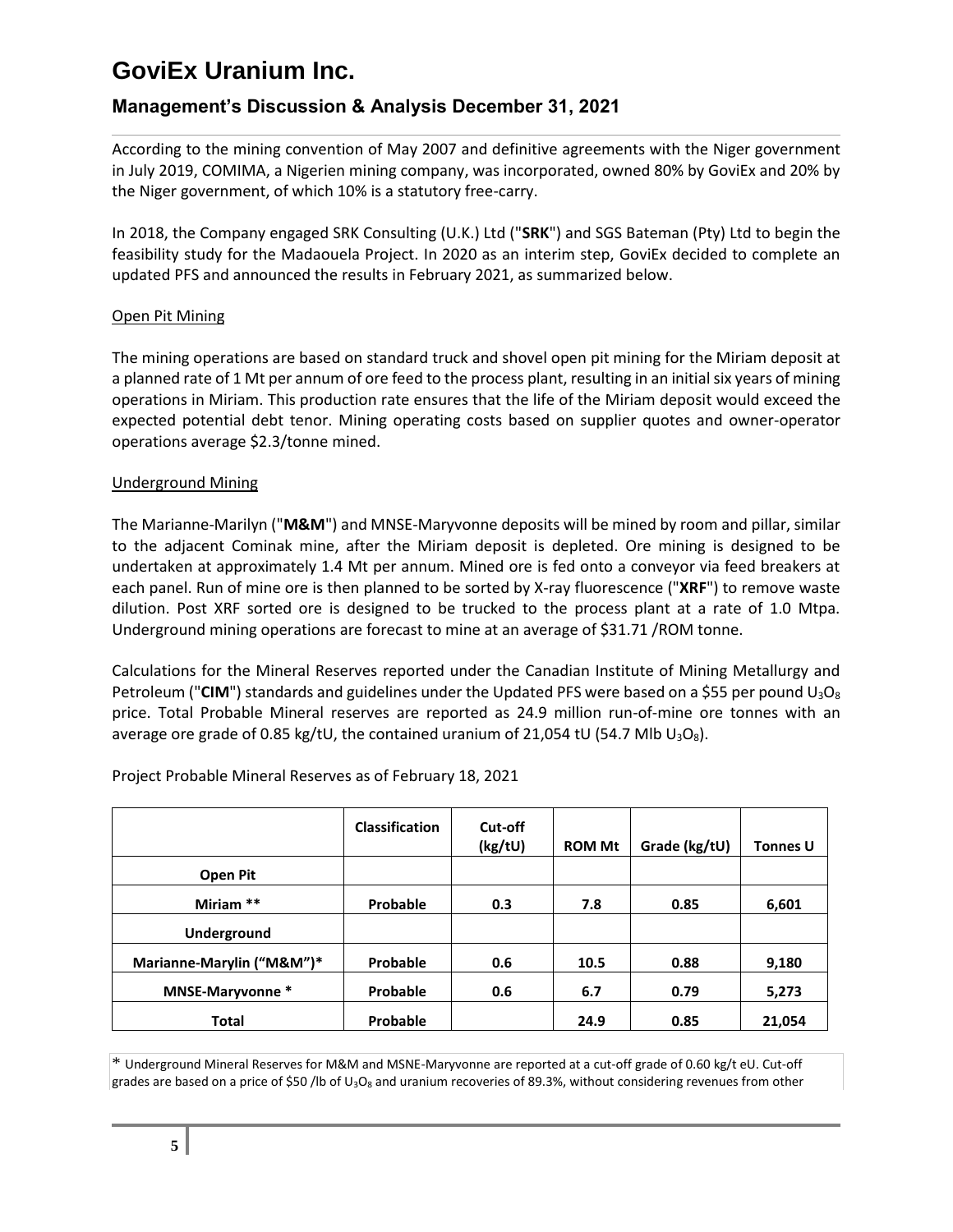## **Management's Discussion & Analysis December 31, 2021**

metals. Note Mineral Reserves include both Measured and Indicated Resources.

\*\*Open Pit Mineral Reserves are reported within a designed pit shell at a cut-off grade of 0.3 kg/t eU. Cut-off grades are based on a price of \$50 /lb of U<sub>3</sub>O<sub>8</sub> and uranium recoveries of 93.0%, without considering revenues from other metals. Note Mineral Reserves include both Measured and Indicated Resources.

The Qualified Person responsible for the declaration of Mineral Reserves is Tim McGurk, Corporate Consultant (Mining). Tim is a full-time employee of SRK, a Fellow of the IOM3 and has the required experience in reporting Mineral Reserve statements relevant to the Madaouela Project.

#### Mineral Processing

The PFS produced a pragmatic approach to utilize a simple and proven flowsheet including whole ore leaching to treat the ore arising from the open-pit Miriam operation, which has relatively low gangue-acid consumption ("**GAC**"), and then add XRF based ore sorting and reverse flotation in later years, when the underground ore with higher acid consumption is treated. The resulting simplified flowsheet adheres to the following steps:

During the early years when low GAC ore from the Miriam deposit is to be treated:

- Secondary crushing and milling
- Two-stage tank acid leaching of the whole ore to produce a pregnant leach solution containing uranium molybdenum, iron and other impurities
- Belt filtration for leach residue dewatering followed by tailings disposal by dry stacking
- Recovery of molybdenum by IX using Purolite S970 resin
- Recovery of uranium by SX using Alamine 336
- Precipitation of uranium using ammonia

The resultant process plant design simultaneously reduces acid and water consumption while improving uranium and molybdenum recovery.

#### Key Process Design Parameters

|                                     | <b>Parameters</b>    |
|-------------------------------------|----------------------|
| Annual ore feed to process plant    | 1,000,000 tpa        |
| Uranium recovery                    | 94.5% O/P, 92.5% U/G |
| Molybdenum recovery                 | 84.7%                |
| Acid Consumption per tonne ore feed | $30.5$ kg/t          |
| Raw Water Feed                      | 102 m3/hr            |

As a result of the revision in ore reserves and resulting associated mining and operations, the Project's life is forecast to last 20 years, producing an estimated total uranium sales of 49.65 Mlbs  $U_3O_8$ , averaging 2.48 Mlb  $U_3O_8$  per annum life of mine.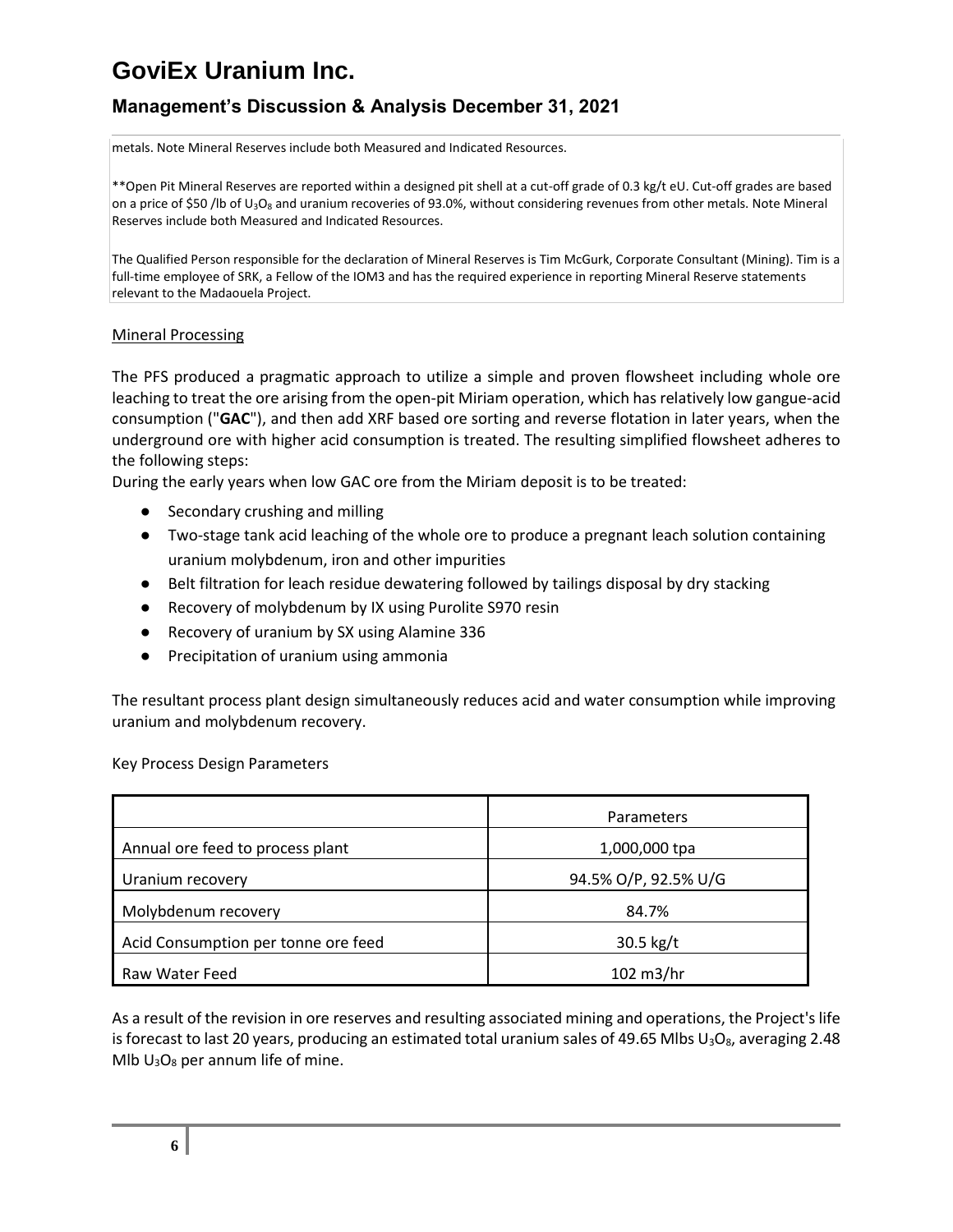## **Management's Discussion & Analysis December 31, 2021**

The simplification of the process flow sheet and the extensive level of test work already completed by the Company readily translates to a feasibility study that should require minimal confirmatory test work. Any test work required will likely focus on optimizing the leaching and ion exchange recovery processes.

The Updated PFS includes a high level of detail on all aspects of other costs. This includes detailed quotations covering security operations, on-site administration costs and, importantly, sales and transport costs to North America and Europe of the finished product. The table below summarizes unit operating costs of production for the initial four years of operation and life of mine. The Company reports that for the first four years of operation, the cash operating costs, excluding royalties and credits for molybdenum, have been reduced by approximately 20% or \$4.5 per pound of  $U_3O_8$  sales to \$18.3 per pound of  $U_3O_8$  sales, and life of mine are reduced 8% to \$22.2 per pound of  $U_3O_8$ .

|                                        | Year $1 - 4$    | <b>LOM</b>      |
|----------------------------------------|-----------------|-----------------|
|                                        | USD/lb $U_3O_8$ | USD/lb $U_3O_8$ |
| <b>Mining</b>                          | 10.42           | 13.93           |
| Processing                             | 9.75            | 10.34           |
| <b>Tailings Disposal</b>               | 0.47            | 0.49            |
| <b>Water Supply</b>                    | 0.22            | 0.24            |
| EIA                                    | 0.04            | 0.04            |
| <b>Site G&amp;A and Infrastructure</b> | 1.60            | 1.61            |
| In country and Corporate Overheads     | 0.83            | 0.89            |
| Transport of $U_3O_8$                  | 0.44            | 0.44            |
| <b>Molybdenum Credit</b>               | (5.52)          | (5.81)          |
| <b>Total Operating Costs</b>           | 18.26           | 22.18           |

Unit Operating Costs by Cost Section

The table below shows the proposed capital requirements of the initial development and remaining life of mine sustaining capital costs. The majority of sustaining costs are related to the development costs associated with the M&M and MNSE-Maryvonne deposits.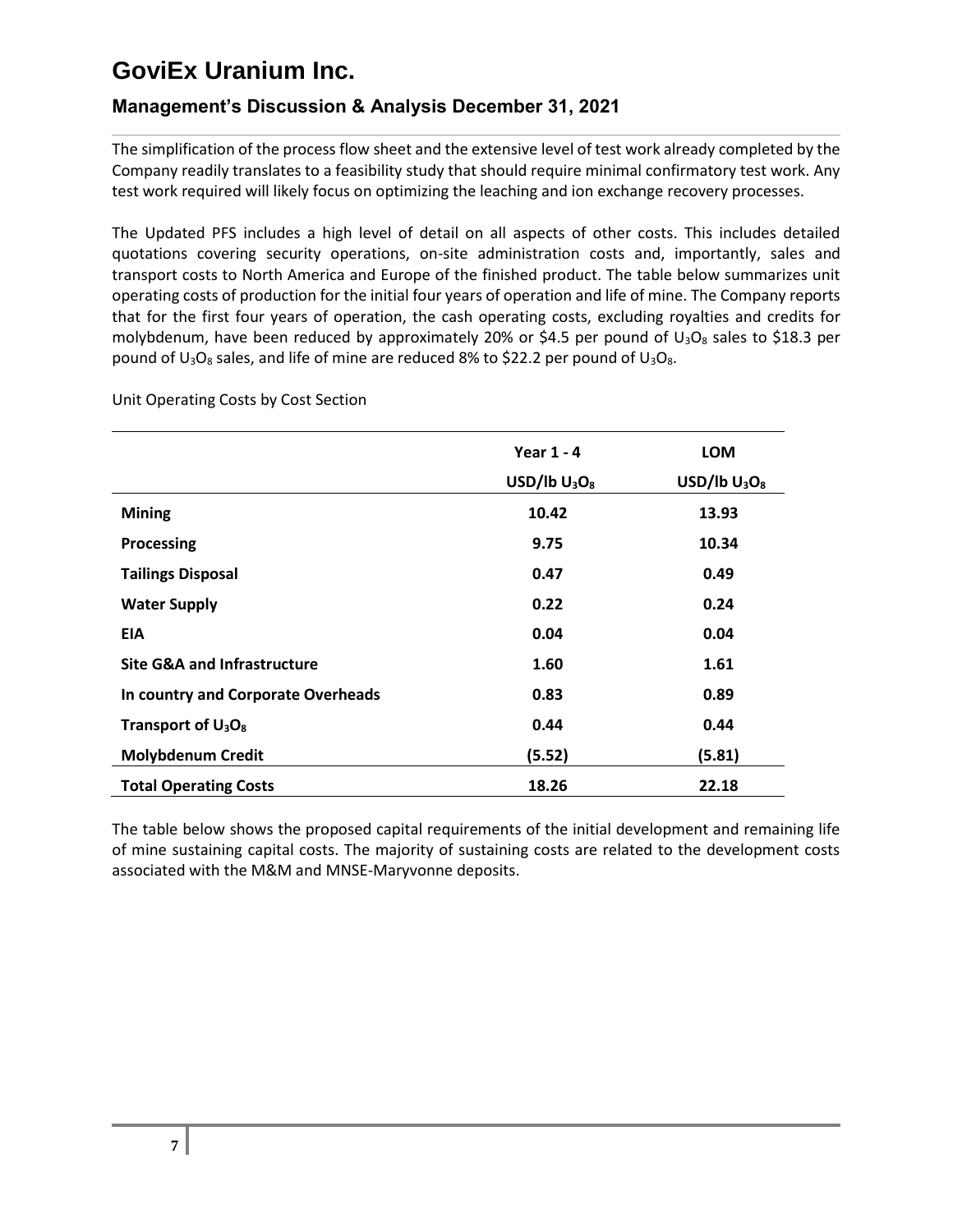## **Management's Discussion & Analysis December 31, 2021**

Capital Costs

| (USDm)                | <b>Initial Capital</b> | <b>Sustaining Capital</b> |  |  |
|-----------------------|------------------------|---------------------------|--|--|
| <b>Pre-Strip</b>      | 61.09                  |                           |  |  |
| <b>Mining</b>         | 37.96                  | 276.45                    |  |  |
| Processing            | 209.00                 | 15.07                     |  |  |
| <b>Tailings</b>       | 3.15                   | 4.88                      |  |  |
| <b>Infrastructure</b> | 25.10                  | $\blacksquare$            |  |  |
| Water                 | 2.00                   | 4.59                      |  |  |
| <b>Owners</b>         | 8.96                   | $\hbox{ }$                |  |  |
|                       | 347.26                 | 300.98                    |  |  |

A contingency of 10% is included in the capital figure quoted above.

The benefits of capital cost optimization and the delay in underground mines development result in a projected \$66,000,000 reduction in capital over the first five years and contemplates that the project has an undiscounted payback by year 5 of commercial production.

Based on a uranium price of \$55/lb  $U_3O_8$  over the mine life, the project is forecast to produce \$525,000,000 in free cash flow, including capital expenditure, and is forecast to produce an annual average of \$70,000,000 EBITDA.

Net Present Value and Internal Rate of Return

| $USD/lb$ $U_3O_8$ | <b>NPV 8%</b> | IRR% |
|-------------------|---------------|------|
| 55                | 117           | 13.7 |
| 60                | 193           | 17.0 |
| 70                | 336           | 23.1 |

The Updated PFS focused on improving the project with several key targets that the Company was seeking to achieve and, on balance, these targets have been achieved and include:

- Ensure the Miriam open mining pit covers any potential debt tenor
- Simplify and reduce the technical risk associated with the process design
- Reduce the operating and capital costs of the project from that set out in the 2015 PFS
- Improved the level of detail of the project and ensure contingency coverage
- Simplify the requirement for completion of a feasibility study

The project's strength is highlighted by its potential to service \$150,000,000 - \$180,000,000 of debt finance based on a uranium price of \$50-55/lb  $U_3O_8$  and conservative debt covenants.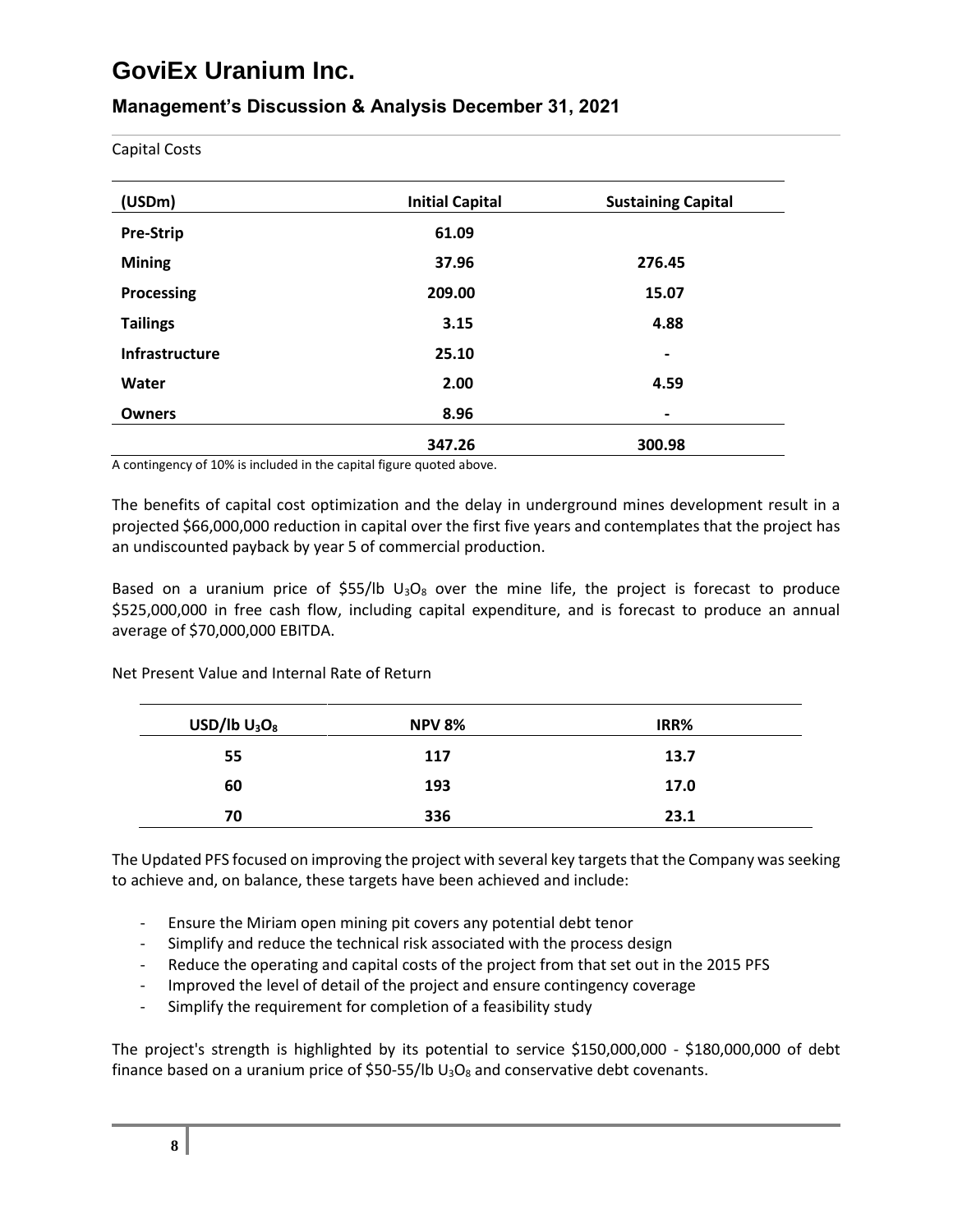## **Management's Discussion & Analysis December 31, 2021**

### **RESULTS OF OPERATIONS**

During the year ended December 31, 2021, the Company incurred losses of \$11,598,000 compared to \$6,448,000 in the prior year. Significant differences in the comparative amounts were mainly due to escalated exploration and associated activities in 2021.

#### **Exploration and evaluation expenses**

Exploration and evaluation expenditures are related to personnel, mineral property maintenance, and technical consulting costs in the Company's Africa subsidiaries. These costs can vary depending on the stages and priorities of the exploration program.

In 2021, the Company concluded three drill programs in Niger, Zambia and Mali, progressed the Madaouela I to the FS stage and appointed Endeavour Financial as its financial advisor.

As a result, the Company incurred \$7,207,000 (2020 - \$2,128,000) or \$5,079,000 higher exploration expenditures in 2021, primarily in Niger. Among those expenditures, \$2,749,000 or 38% were for drill programs, \$2,386,000 or 33% for the Madaouela FS and other technical consultants, \$926,000 or 13% for local personnel, and \$1,146,000 on remaining expenses for camps, general office, local communities, and property maintenances.

#### **General and administrative expenses**

General administrative expenses mainly comprise head office salaries, investor relations and general corporate head office expenses. During the year ended December 31, 2021, the Company incurred \$2,318,000 (2020 - \$1,558,000) or \$760,000 higher in administrative costs in 2021, due to business growth and expansion.

In 2021, the Company strengthened the Board of Directors and management team by bringing in two additional independent directors and appointing a Chief Marketing Officer and Head of IR. In addition, the Company expanded its environmental, social, and governance (**ESG**) strategy and reviewed its corporate structure, resulting in higher professional fees in 2021.

Investor relations and travel started to pick up during 2021; these costs were lower in 2020 due to COVID-19 restrictions.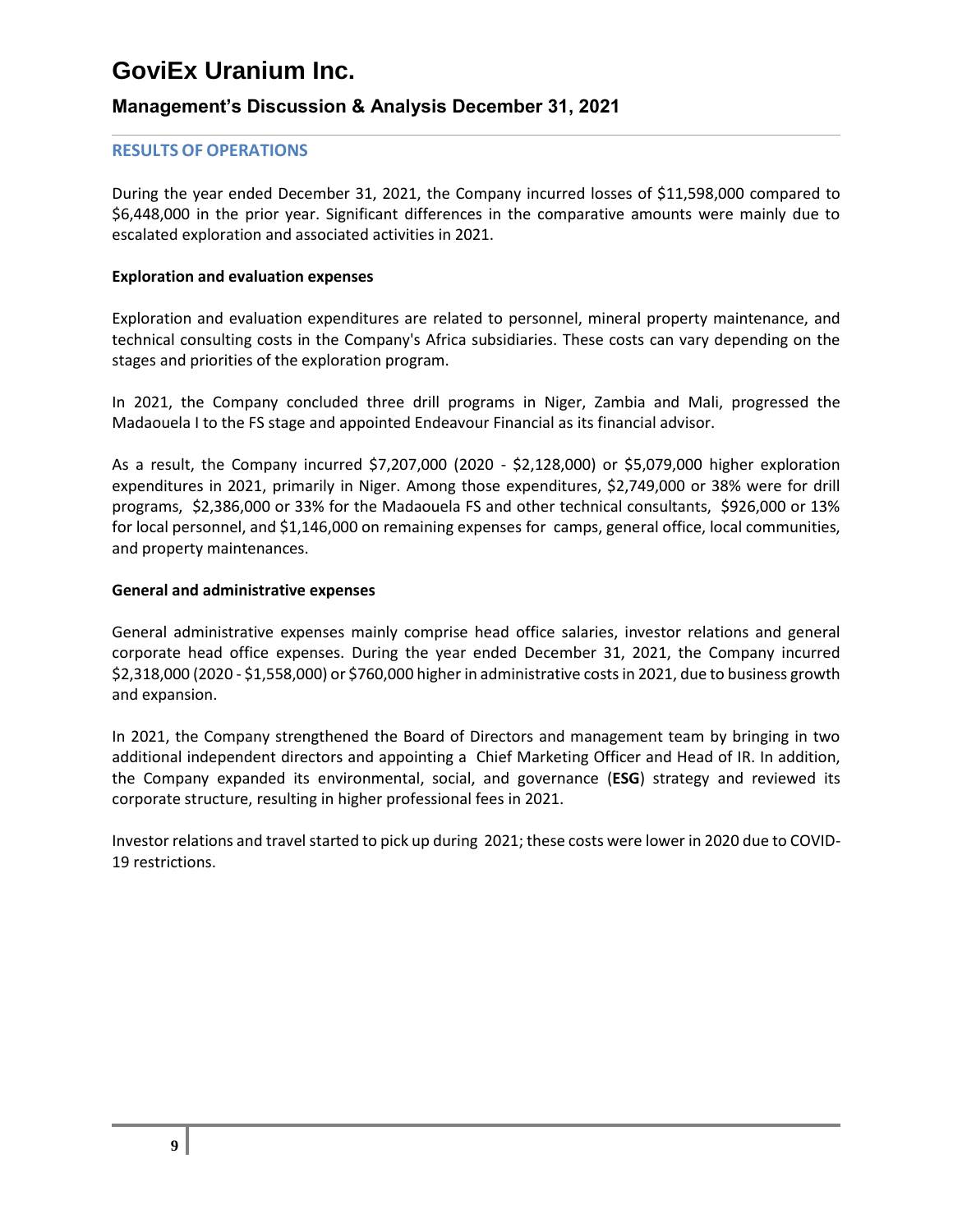## **Management's Discussion & Analysis December 31, 2021**

#### **Selected Annual Information**

| (in thousands of U.S. dollars except for per | December 31,     |          |         |  |  |  |
|----------------------------------------------|------------------|----------|---------|--|--|--|
| share amounts)                               | 2021             | 2020     | 2019    |  |  |  |
| Financial performance                        | \$               | S        | \$      |  |  |  |
| Total revenue                                |                  |          |         |  |  |  |
| Net loss and comprehensive for the year      | (11,598)         | (6, 448) | (8,650) |  |  |  |
| Basic and diluted loss per share             | (0.02)<br>(0.01) |          | (0.02)  |  |  |  |
| Financial position                           |                  |          |         |  |  |  |
| Total assets                                 | 80,084           | 72.448   | 70,648  |  |  |  |
| Non-current liabilities                      |                  | 4.537    | 2,077   |  |  |  |
| Working capital                              | 3,120            | 2,084    | 193     |  |  |  |
| Cash dividends declared                      |                  |          |         |  |  |  |

#### **Summary of Quarterly Results**

During the three months ended December 31, 2021, the Company recognized a \$550,000 loan receivable related to Linkwood Holdings Pte Ltd. ("**Linkwood**"). On July 3, 2018, the Company provided a \$2,750,00 short-term loan (the "**Loan**") to Linkwood to conclude the various historical debt arrangements with Toshiba Corporation. Subsequently, the Loan was amended and restructured to allow Linkwood time to repay the Loan. Unfortunately, Linkwood defaulted in early 2020, and based on significant doubt over the collectability and illiquidity of the collateral, the Company impaired the Loan to \$50,000 and recorded a \$1,925,000 impairment loss as of December 31, 2019. The Company received a \$550,000 repayment of loan principal from Linkwood on March 2, 2022.

The Company has received an aggregate of \$1,752,000 from Linkwood, including \$550,000 received in March 2022 (nil in 2021). Even though Linkwood remains committed to repaying the Loan in full, there is no guarantee it will be able to do so in the future.

Other than that, no significant activities occurred in the three months ended December 31, 2021.

The following table sets forth a comparison of information for the previous eight quarters ended on December 31, 2021: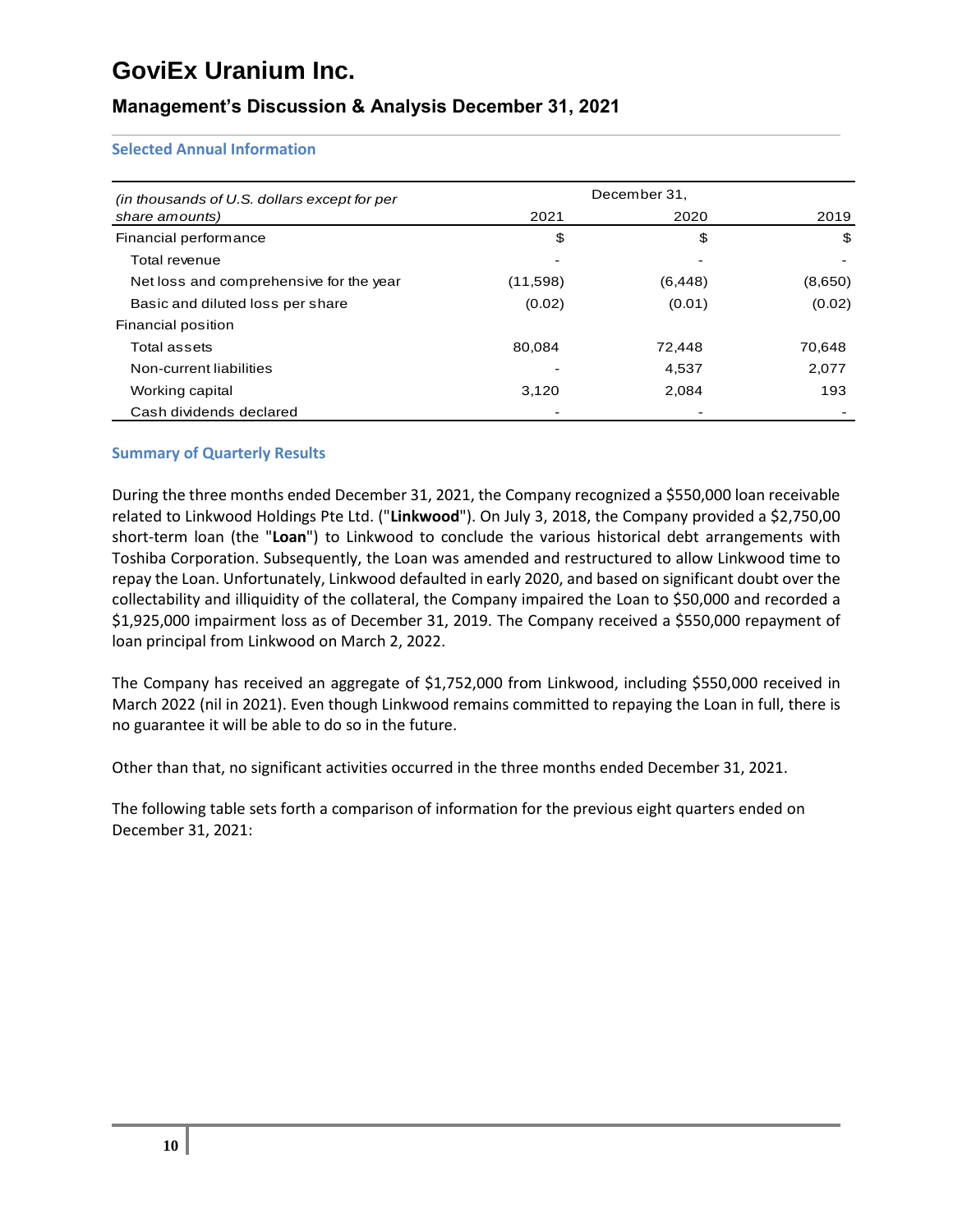| (in thousands of U.S. dollars<br>except for per share amounts) | Q4'21   | Q3'21                | Q2'21                          | Q1'21                    | Q4'20   | Q3'20                | Q2'20                          | Q1'20         |
|----------------------------------------------------------------|---------|----------------------|--------------------------------|--------------------------|---------|----------------------|--------------------------------|---------------|
|                                                                |         |                      |                                |                          |         |                      |                                |               |
| Area tax                                                       | \$      | \$<br>$\blacksquare$ | \$<br>$\overline{\phantom{a}}$ | $(2,252)$ \$<br>\$       | ٠       | \$<br>$\blacksquare$ | \$<br>$\overline{\phantom{0}}$ | \$<br>(2,043) |
| Exploration and evaluation                                     | (2,211) | (2,355)              | (1,757)                        | (884)                    | (718)   | (548)                | (416)                          | (446)         |
| General and administrative                                     | (698)   | (524)                | (695)                          | (401)                    | (525)   | (315)                | (383)                          | (335)         |
|                                                                | (2,909) | (2,879)              | (2, 452)                       | (3,537)                  | (1,243) | (863)                | (799)                          | (2,824)       |
| Foreign exchange (loss) gain<br>Change in fair value of        | 251     | (94)                 | 28                             | 338                      | (56)    | (162)                | (47)                           | (66)          |
| marketable securities                                          | (6)     | (36)                 | 4                              | (45)                     | 27      | (42)                 | 99                             | (12)          |
| Recovery of loan receivable                                    | 550     |                      |                                | $\overline{\phantom{0}}$ |         | 80                   | 20                             |               |
| Impairment of loan receivable                                  |         |                      |                                |                          |         |                      |                                |               |
| Interest and other                                             | 9       | 6                    | 11                             | 10                       | 2       | 2                    | (1)                            | 2             |
| Share-based compensation                                       | (183)   | (398)                | (129)                          | (137)                    | (101)   | (233)                | (108)                          | (123)         |
| Net loss for period                                            | (2,288) | (3,401)              | (2,538)                        | (3,371)                  | (1,371) | (1,218)              | (836)                          | (3,023)       |
| Loss per share                                                 | (0.01)  | (0.01)               | (0.00)                         | (0.01)                   | (0.00)  | (0.00)               | (0.00)                         | (0.01)        |

## **Management's Discussion & Analysis December 31, 2021**

The Company's results have been driven by its exploration and evaluation activities. The Company has had no revenue from mining operations since its inception. Significant variations in costs can be attributed to the following:

- Exploration and evaluation expenditures can vary widely from quarter to quarter, depending on the exploration program's stages and priorities.
- Share-based compensation is equity-settled and fair valued through the Black-Scholes pricing model when stock options are granted and vested. Accordingly, any change in the assumptions used will impact the share-based expense recorded in the period.
- Foreign exchange gains and losses arise because the Company conducts certain of its activities and holds financial assets in U.S. Dollars, Canadian dollars and other currencies, and reports its financial results in U.S. Dollars

## **LIQUIDITY AND CAPITAL RESOURCES**

The Company is at an advanced exploration stage and has had no revenue from mining operations since its inception. As a result, GoviEx has been dependent on raising funds by issuing shares and/or debt arrangements. Material increases or decreases in the Company's liquidity and capital resources will be determined by the Company's ability to obtain equity or other financing sources and maintain its mineral licenses and mining permits.

During the 2021 year-end, the Company raised \$6,286,471 (CAD 8,000,000) by issuing 32,000,000 units at CAD 0.25 per unit and received \$10,511,000 from warrants and options exercises. After the 2021 yearend, additional 16,430,769 common shares were issued for \$4,528,89 1related to options and warrants exercised in 2022 year to date.

The Company doubled its exploration budget in 2021 and spent \$9,372,000 in operations or \$781,000 per month. Cash on April 25, 2022 is \$8,500,000.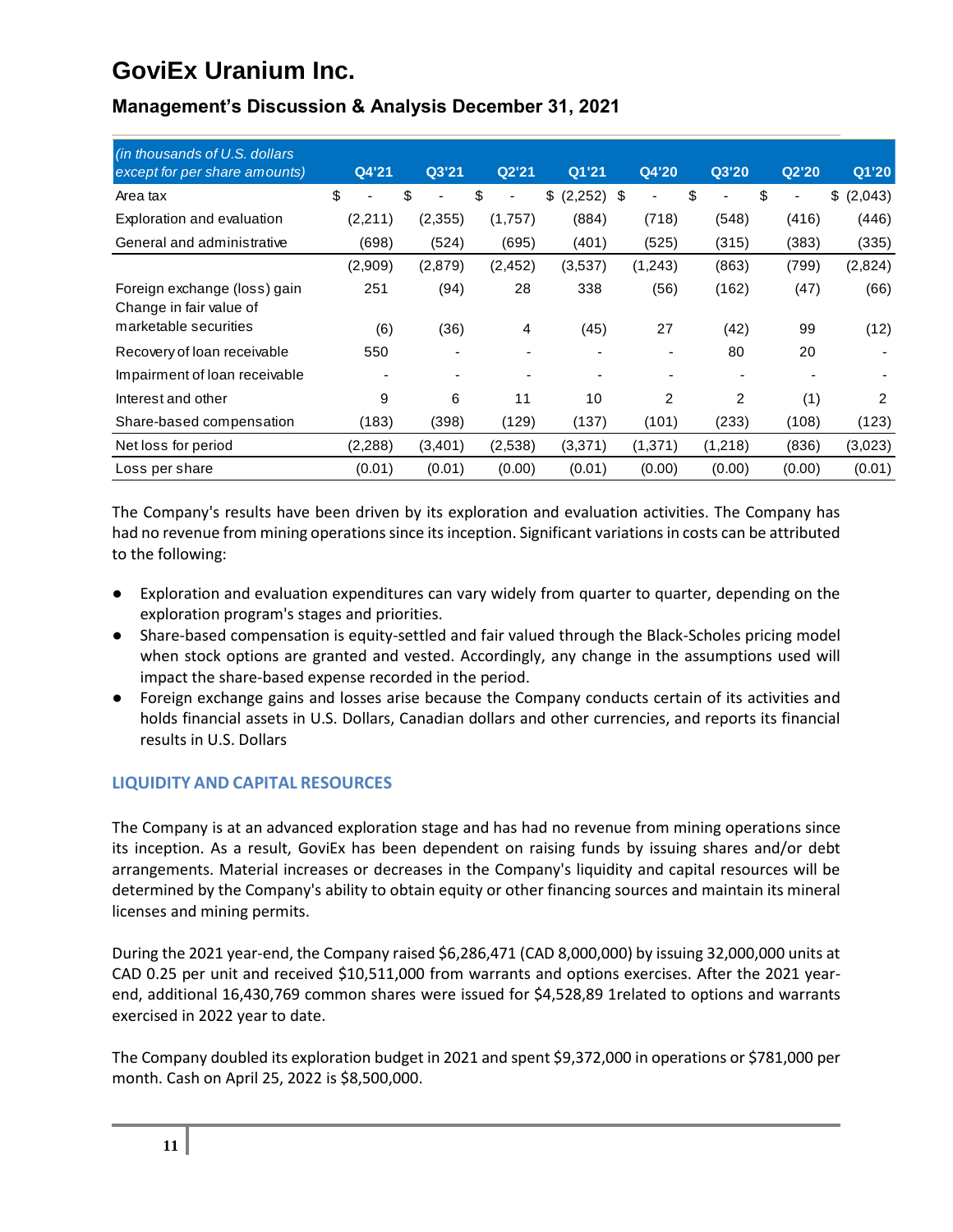## **Management's Discussion & Analysis December 31, 2021**

Although the Company paid the 2022 area tax for the Madaoula project in February 2022, \$6,327,000 accrued area taxes for 2019 to 2021 are due in July 2022. The Company is pursuing opportunities to fund the start-up capital and considering debt/equity financing, offtake agreements, and other funding sources. However, there can be no assurance that such funding will be available and acceptable to the Company on a timely basis. Please refer to note 1, Nature of Operations and Going Concern, in the Company's consolidated financial statements for the year ended December 31, 2021.

### **TRANSACTIONS WITH RELATED PARTIES**

According to a cost-sharing shareholders' agreement with Global Mining Management Corp. ("**GMM**"), a private company owned by its shareholders, the Company paid \$495,000 (2020 - \$399,000) for the use of Vancouver office premises and corporate personnel in Vancouver, Canada. The Company became a shareholder of GMM on October 25, 2007, and can terminate the agreement with GMM by providing a 60-day written notice.

These transactions have occurred in the normal course of the business and are measured at the exchange amount of the services rendered.

### **OUTSTANDING SHARE CAPITAL**

As of April 25, 2022, the Company has:

- 592,566,784 class A common shares issued and outstanding;
- 32,055,500 options outstanding with exercise prices ranging from CAD 0.14 to CAD 0.39 exercisable from September 25, 2023 to December 1, 2026; and
- 79,871,428 warrants are exercisable from \$0.15 to \$0.30, expiring from January 21, 2023, through August 6, 2025.

### **OFF-BALANCE SHEET ARRANGEMENTS**

The Company has no off-balance arrangements other than those described in Note 10 Commitments and Contingencies in the consolidated financial statements for the year ended December 31, 2021.

#### **PROPOSED TRANSACTIONS**

None

#### **CHANGES IN ACCOUNTING POLICIES**

The significant accounting policies applied in preparing the financial statements are consistent with those applied and disclosed in Note 2 of the Company's 2021 audited consolidated financial statements.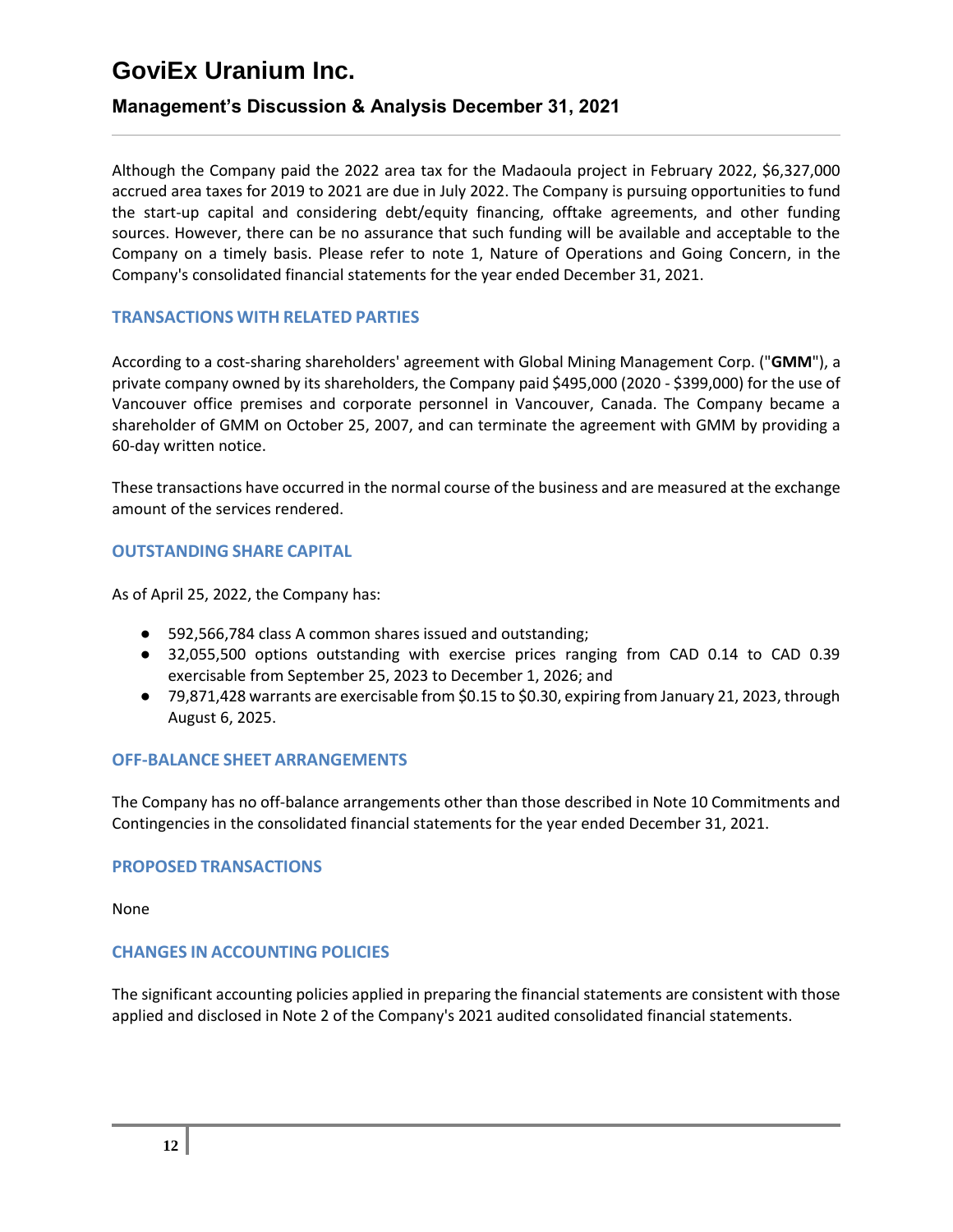## **Management's Discussion & Analysis December 31, 2021**

### **CRITICAL ACCOUNTING ESTIMATES**

The preparation of financial statements in conformity with IFRS requires management to make estimates and assumptions that affect the reported amount of assets and liabilities and disclosure of contingent liabilities at the date of the financial statements and the reported amounts of income and expenses during the reporting period.

Although the Company regularly reviews the estimates and judgments made that affect the consolidated financial statements, actual results may differ. Please refer to Note 2 of the 2021 consolidated financial statements to describe the critical accounting estimates and areas of policy judgment.

### **FORWARD-LOOKING STATEMENTS**

The MD&A contains certain statements that may be deemed "Forward-Looking Statements." Forward-Looking Statements may include, but is not limited to, statements with respect to the future financial and operating performance of the Company, its subsidiaries and affiliated companies, its mining projects, the future prices of uranium, the estimation of mineral resources, the realization of mineral resource estimates, costs of production, capital and exploration expenditures, costs and timing of the development of new deposits, costs and timing of the development of new mines, costs and timing of future exploration, requirements for additional capital, governmental regulation of mining operations and exploration operations, timing and receipt of approvals, licences, and conversions under applicable mineral legislation, environmental risks, title disputes or claims, limitations of insurance coverage and the timing and possible outcome of pending regulatory matters. Often, but not always, forward-looking statements can be identified by the use of words such as "plans", "expects", "is expected", "budget", "scheduled", "estimates", "forecasts", "intends", "anticipates", or "believes" or variations (including negative variations) of such words and phrases, or state that certain actions, events or results ''may", "could", "would", ''might" or "will" be taken, occur or be achieved. These statements reflect the Company's current expectations regarding future events and operating performance and speak only as of the date of this MD&A.

### **RISK FACTORS**

The following is a brief description of the Company's operations and industry's distinctive or unique characteristics, which may have a material impact on, or constitute risk factors regarding the Company's financial performance, business and operations.

#### *History of Net Losses; Uncertainty of Additional Financing; Negative Operating Cash Flow*

The Company has received no revenue from the exploration activities on its properties and has negative cash flow from operating activities. As of December 31, 2021, the Company had an accumulated deficit of \$224,377,000. If the Company undertakes development activity on any of its properties, there is no certainty that the Company will produce revenue, operate profitably or provide a return on investment in the future.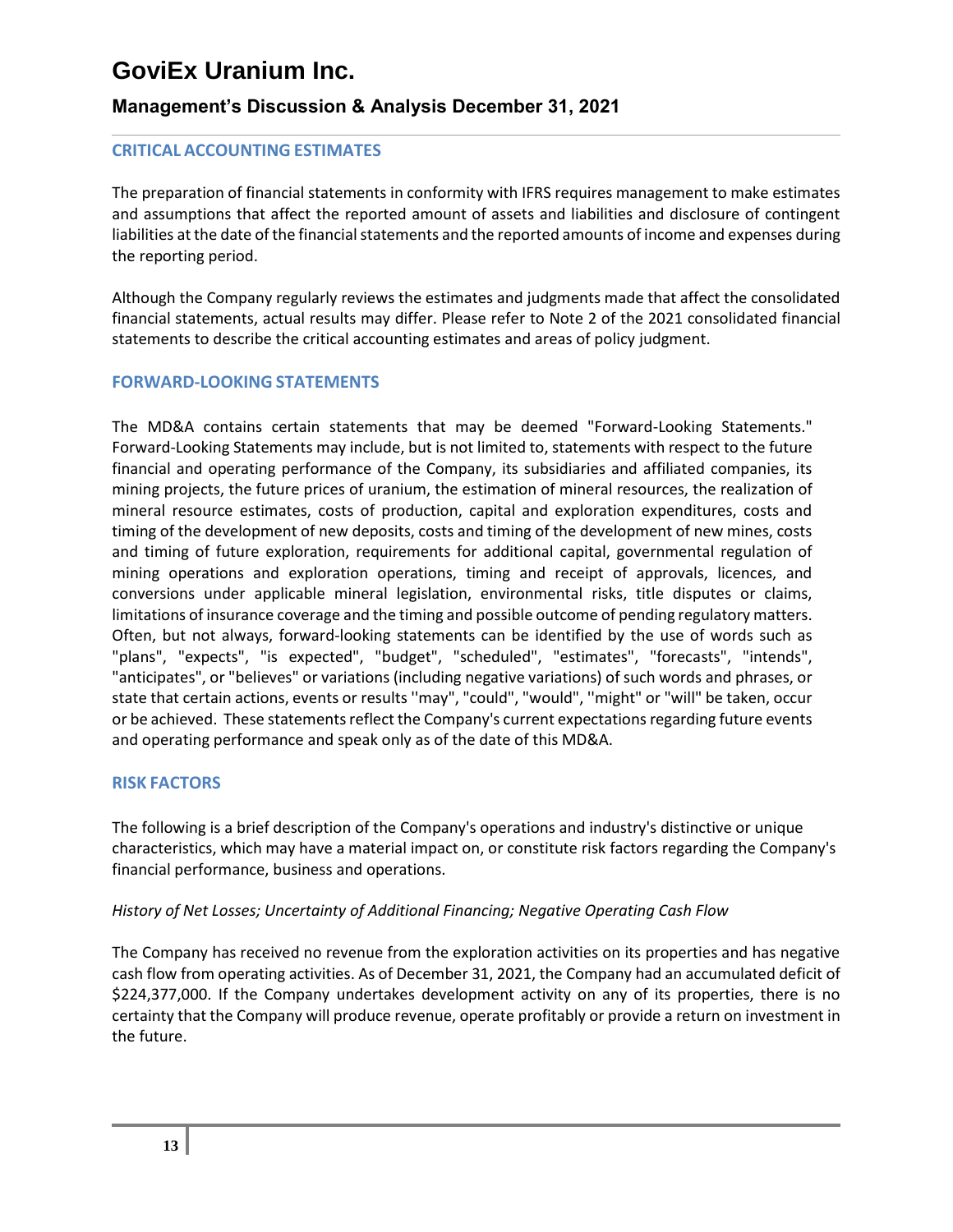## **Management's Discussion & Analysis December 31, 2021**

The business of mining and exploration involves a high degree of risk, and there can be no assurance that current exploration and development programs will result in profitable mining operations. The Company has no revenue source and has significant cash requirements to meet its exploration and development commitments to fund administrative overhead and maintain its mineral interests. The Company will need to raise sufficient funds to meet these obligations and fund exploration, advance detailed engineering, and provide for capital costs of building its mining facilities.

### *Mineral Exploration and Development Activities are Inherently Risky*

The business of exploration for minerals and mining involves a high degree of risk. Few properties that are explored are ultimately developed into mineral deposits with significant value. Unusual or unexpected ground conditions, geological formation pressures, fires, power outages, labour disruptions, flooding, earthquakes, explorations, cave-ins, landslides and the inability to obtain suitable machinery, equipment or labour are other risks involved in the operation of mines and the conduct of exploration programs. Substantial expenditures are required to establish ore reserves through drilling, to develop metallurgical processes to extract the metal from the ore and, in the case of new properties, to develop the mining and processing facilities and infrastructure at any site chosen for mining. No assurance can be given that minerals will be discovered in sufficient quantities to justify commercial operations or that funds required for development can be obtained on a timely basis. The economics of developing uranium and other mineral properties is affected by many factors, including the cost of operations, variations in the grade of ore mined, fluctuations in metal markets, costs of processing equipment and government regulations, including regulations relating to royalties, allowable production, importing and exporting of minerals and environmental protection.

### *Uncertainty of Mineral Resources and Mineral Reserves*

The figures presented for mineral resources in this MD&A are only estimates. The estimation of mineral resources is a subjective process. The accuracy of mineral resource estimates is a function of the quantity and quality of available data, the accuracy of statistical computations, and the assumptions used and judgments made in interpreting available engineering and geological information. As a result, there is significant uncertainty in any mineral resource estimate, and the actual deposits encountered and the economic viability of a deposit may differ materially from the Company's estimates.

Estimated mineral resources may have to be re-estimated based on further exploration or development activity. This could materially and adversely affect estimates of the volume or grade of mineralization, estimated recovery rates or other essential factors that influence mineral resource estimates.

Mineral resources are not mineral reserves, and there is no assurance that any mineral resources will ultimately be reclassified as proven or probable reserves. Furthermore, mineral resources that are not mineral reserves have not demonstrated economic viability.

### *Possible Loss of Interests in Exploration Properties; Possible Failure to Obtain Applicable Licenses*

The regulations under which the Company holds its interests in certain of its properties provide that the Company must make a series of payments over certain periods or expend specific amounts on exploring the properties. If the Company fails to make such payments or expenditures quickly, the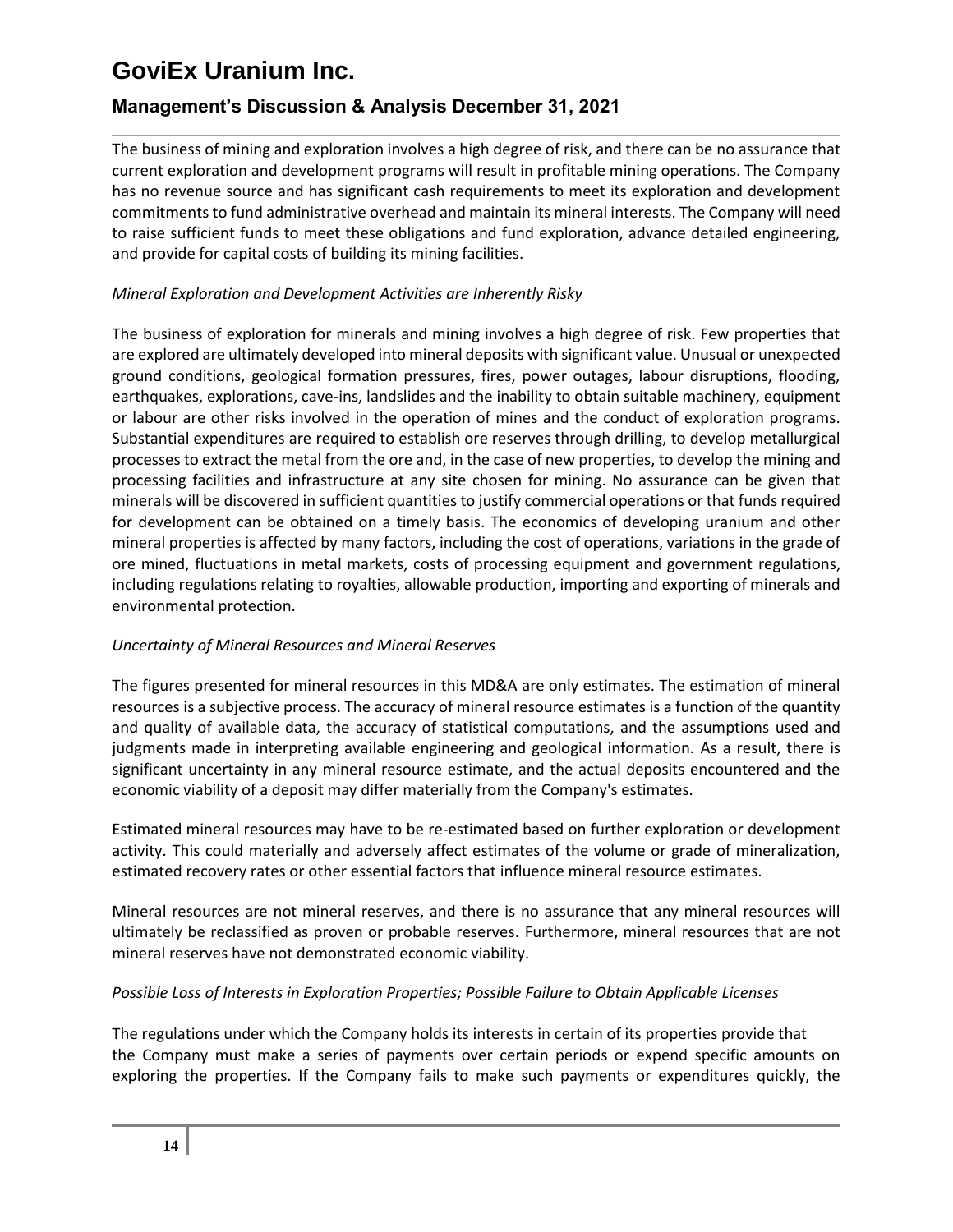## **Management's Discussion & Analysis December 31, 2021**

Company may lose its interest in those properties. Further, even if the Company does complete exploration activities, it may not obtain the necessary licenses or permits to conduct mining operations on the properties and thus would realize no benefit from its exploration activities on the properties. There is no assurance that further applications will be successful.

### *Title Risks*

Third parties may have known or unknown valid claims underlying portions of the Company's interests, including claims from prior holders of mineral interests in the same area or technical defects in the granting or approval of mineral interests (including exploration licences) or the transfers of any mineral interest. The title may be affected by, among other things, undetected defects, including legal defects. The Company does not maintain title insurance, which is generally not available for Niger, Mali, or Zambia projects.

### *Limited Ability to Manage Growth*

Should the Company be successful in its efforts to develop mineral properties or to raise capital for such development or for the development of other mining ventures, it may experience significant growth in operations. Any expansion of the Company's business would place demands on management, operational capacity, and financial resources. The Company anticipates that it will need to recruit qualified personnel in all areas of operations. The failure to manage growth effectively could have a material adverse effect on the Company's business, financial condition and results of operations.

### *Climate Change*

Many governments and regulatory bodies have introduced or are contemplating regulatory changes in response to the potential impacts of climate change. These changes may create more stringent regulatory obligations, which may result in increased costs for the Company's operations. Further, these changes could also lead to new and/or more extensive monitoring and reporting requirements.

In addition, the risks of the physical climate change, including temperature and precipitation shifts and more frequent and severe extreme weather events, will affect the stability and effectiveness of infrastructure and equipment, environmental protection and site closure practices, and the availability of transportation routes. Climate change may also impact the stability and cost of water and energy supplies.

Therefore, climate change-related risks may have an impact on the Company's operations, financial position and market performance.

### *Metal Price Volatility*

The Company's activities will be focused on the exploration and development of its uranium mining properties. The price of uranium is thus an essential factor in the Company's future profitability and, in turn, the market price of the common shares. Historically, the uranium price has varied widely and is subject to factors outside of the Company's control. Such factors include, among others: demand for nuclear power, political and economic conditions in uranium producing and consuming countries, the public and political response to a nuclear accident, improvements in nuclear reactor efficiencies, reprocessing of used reactor fuel and the re-enrichment of depleted uranium tails, sales of excess civilian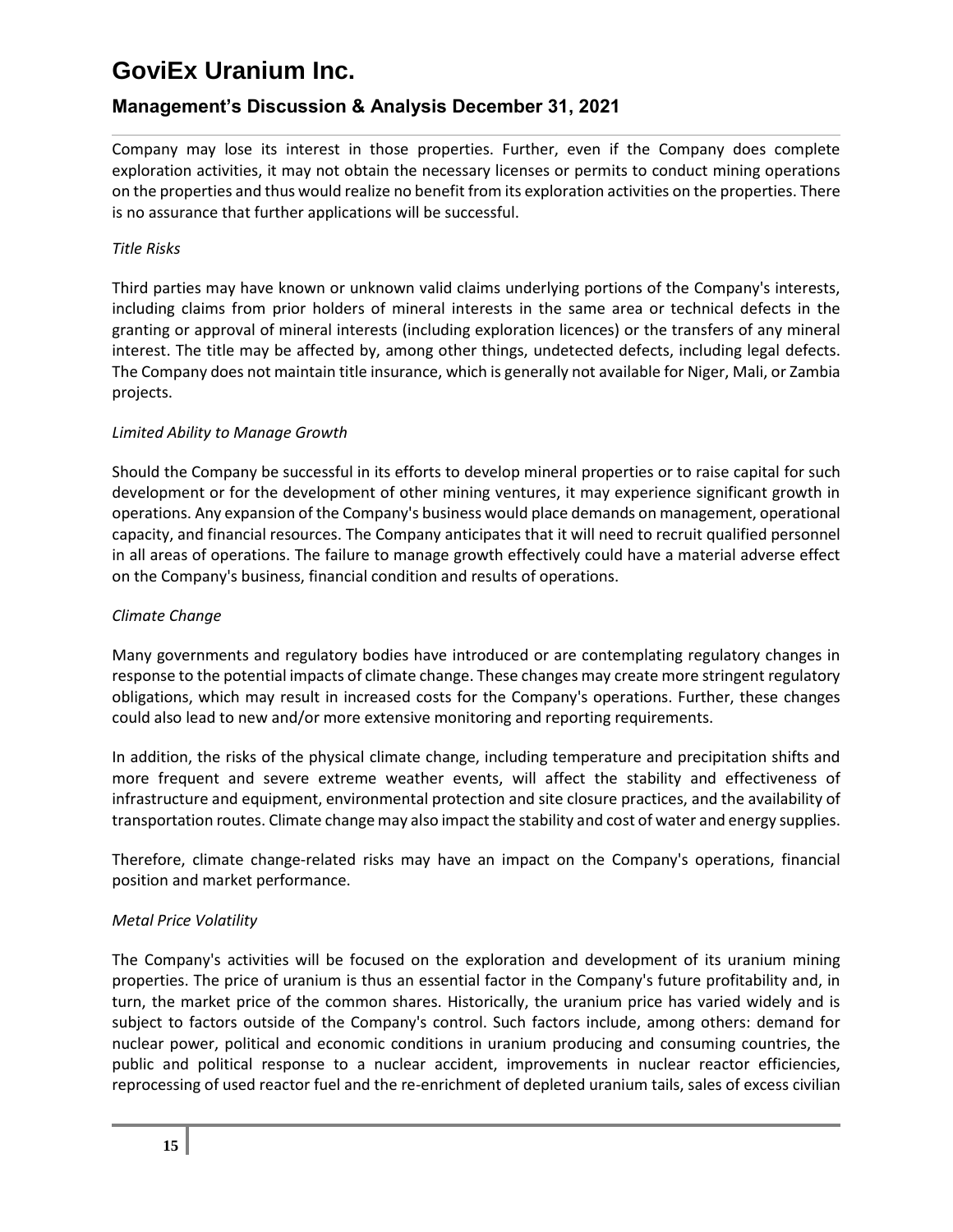## **Management's Discussion & Analysis December 31, 2021**

and military inventories (including the dismantling of nuclear weapons) by governments and industry participants, and production levels and production costs in key uranium-producing countries. Any such variation in the price of uranium in the future could cause the market price of the Common Shares to fluctuate and could increase the Company's cost of capital.

### *Future Shareholder Dilution*

The Company may need to obtain additional resources in the future to execute the Company's growth strategy, including the possible acquisition of new businesses and assets. The Company may issue additional equity securities to finance such operations, development, acquisitions or other projects. The Company cannot predict the size or frequency of such future issuances if any. Sales or issuances of a substantial number of equity securities, or the perception that such sales could occur, may adversely affect prevailing market prices for the Common Shares. With any additional sale or issuance of equity securities, investors will suffer dilution of their voting power and may experience dilution in the Company's earnings per share.

#### *Volatility of the Company's Common Shares*

In recent years, the stock market has experienced significant price and volume fluctuations. This volatility has had a significant effect on the market price of securities issued by many companies for reasons unrelated to these companies' operating performance. The market price of the Common Shares could similarly be subject to wide fluctuations in response to several factors, some of which are beyond the Company's control. This could cause the market price of the Common Shares to be volatile.

#### *Competition*

Significant and increasing competition exists for mineral deposits in each jurisdiction in which the Company conducts operations. As a result of this competition, much of which is with large established mining companies with substantially greater financial and technical resources than the Company, the Company may be unable to acquire additional attractive mining claims or financing on terms it considers acceptable. The Company also competes with other mining companies to recruit and retain qualified personnel.

#### *Insurance Risk*

The mining industry is subject to significant risks that could damage or destroy property and facilities, personal injury or death, environmental damage and pollution, delays in production, expropriation of assets, and loss of title to mining claims. No assurance can be given that insurance to cover the risks to which the Company's activities are subject will be available at all or at commercially reasonable premiums. The Company currently maintains insurance within ranges of coverage that it believes to be consistent with industry practice at a similar stage. The Company carries liability insurance concerning its mineral exploration operations. However, it is not currently covered by any form of environmental liability insurance since insurance against environmental risks (including pollution liability) or other hazards resulting from exploration and development activities are unavailable or prohibitively expensive. The payment of any such liabilities would reduce the funds available to the Company. If the Company cannot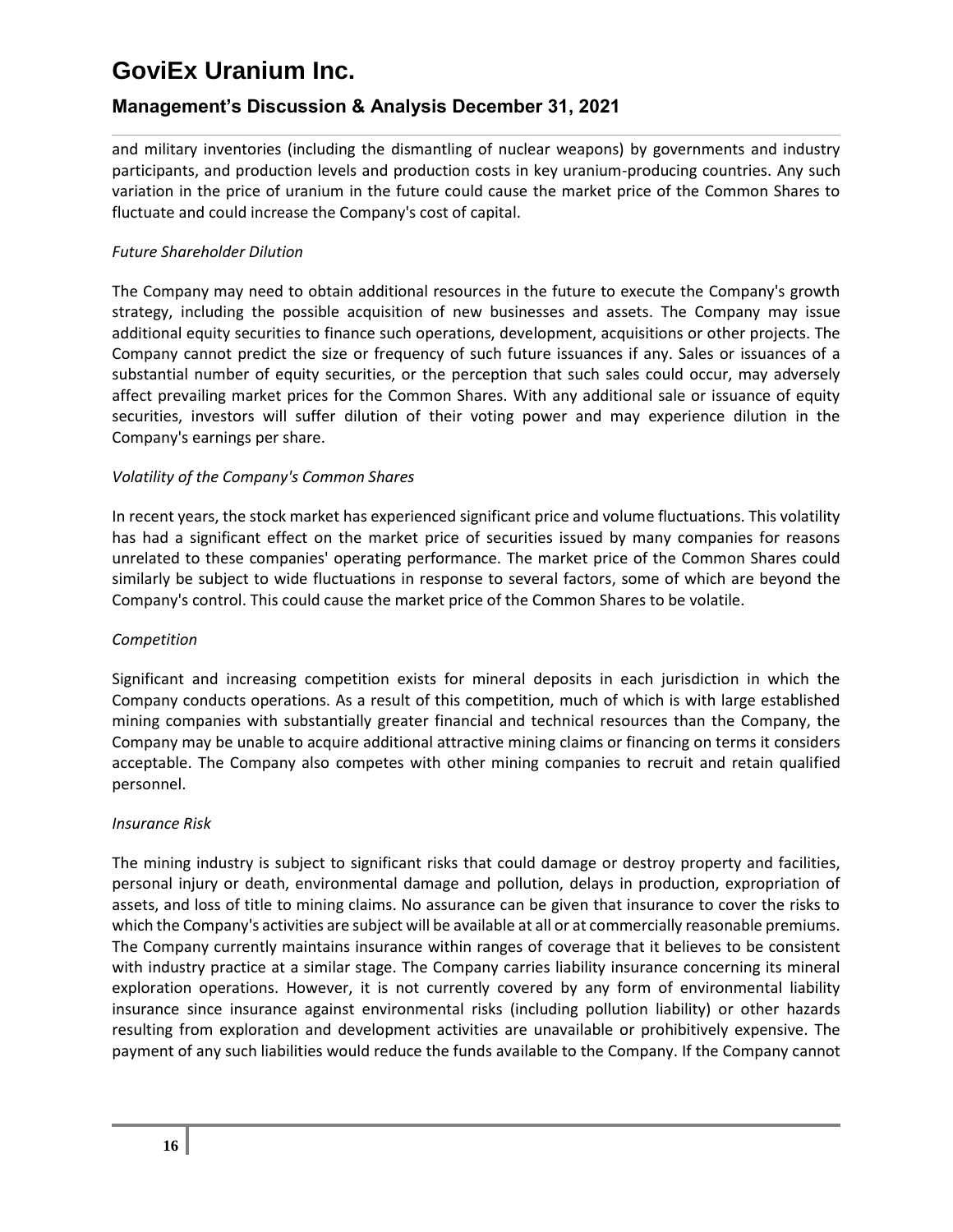## **Management's Discussion & Analysis December 31, 2021**

fund the cost of remedying an environmental problem fully, it might be required to suspend operations or enter into costly interim compliance measures pending completion of a permanent remedy.

### *Dependence on Management*

The success of the Company's activities and operations is mainly dependent on its management team's efforts and abilities. Investors must be willing to rely significantly on their discretion and judgment. The Company does not maintain key employee insurance on any of its employees. The Company depends on key personnel and cannot assure that it will retain such personnel. Failure to retain such key personnel could have a material adverse effect on the Company's business and financial condition.

### *Conflicts of Interest*

Certain of the directors and officers of the Company also serve as directors and/or officers of other companies involved in natural resource exploration and development. Consequently, such directors and officers can be in a position of conflict. Any decision made by any of such directors and officers should be made in the best interests of the Company and its shareholders. Also, each of the directors is required to declare and refrain from voting on any matter in which such directors may have a conflict of interest following the procedures outlined in applicable laws.

### *Changes in Government Regulation*

Mining, processing, development and mineral exploration activities are subject to various laws governing prospecting, development, production, taxes, labour standards and occupational health, mine safety, toxic substances, land use, water use, and other matters. Although management believes that its exploration activities are currently carried out following all applicable rules and regulations, no assurance can be given that new rules and regulations will not be enacted or that existing rules and regulations will not be applied in a manner that could limit or curtail future development or production. Amendments to current laws and regulations governing operations and activities of mining and milling or more stringent implementation could adversely affect the business, results of operations, financial condition and prospects of the Company.

#### *Legal rights in a dispute with foreign persons*

In the event of a dispute, the Company may be subject to the exclusive jurisdiction of foreign courts or may not be successful in subjecting foreign persons to Canada's jurisdiction. A foreign court process may be conducted under rules and procedures different from those found in countries with more familiar legal systems and may not result in a fair hearing for the Company. The Company may also be hindered or prevented from enforcing its rights because of the sovereign immunity doctrine. Any adverse or arbitrary decision of a foreign court may materially negatively impact the Company's business, results of operations, financial condition, and prospects.